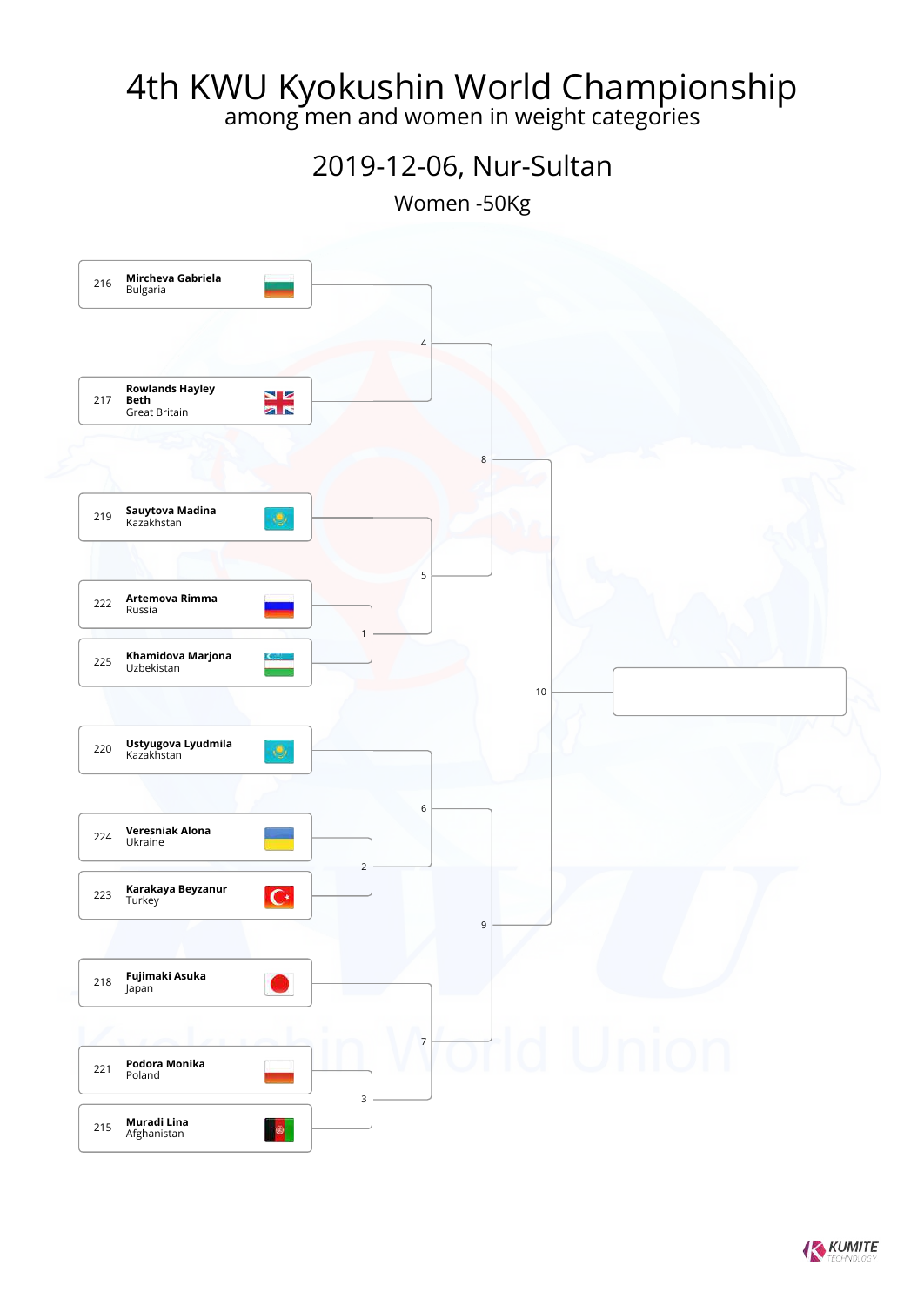among men and women in weight categories

#### 2019-12-06, Nur-Sultan

Women -55Kg



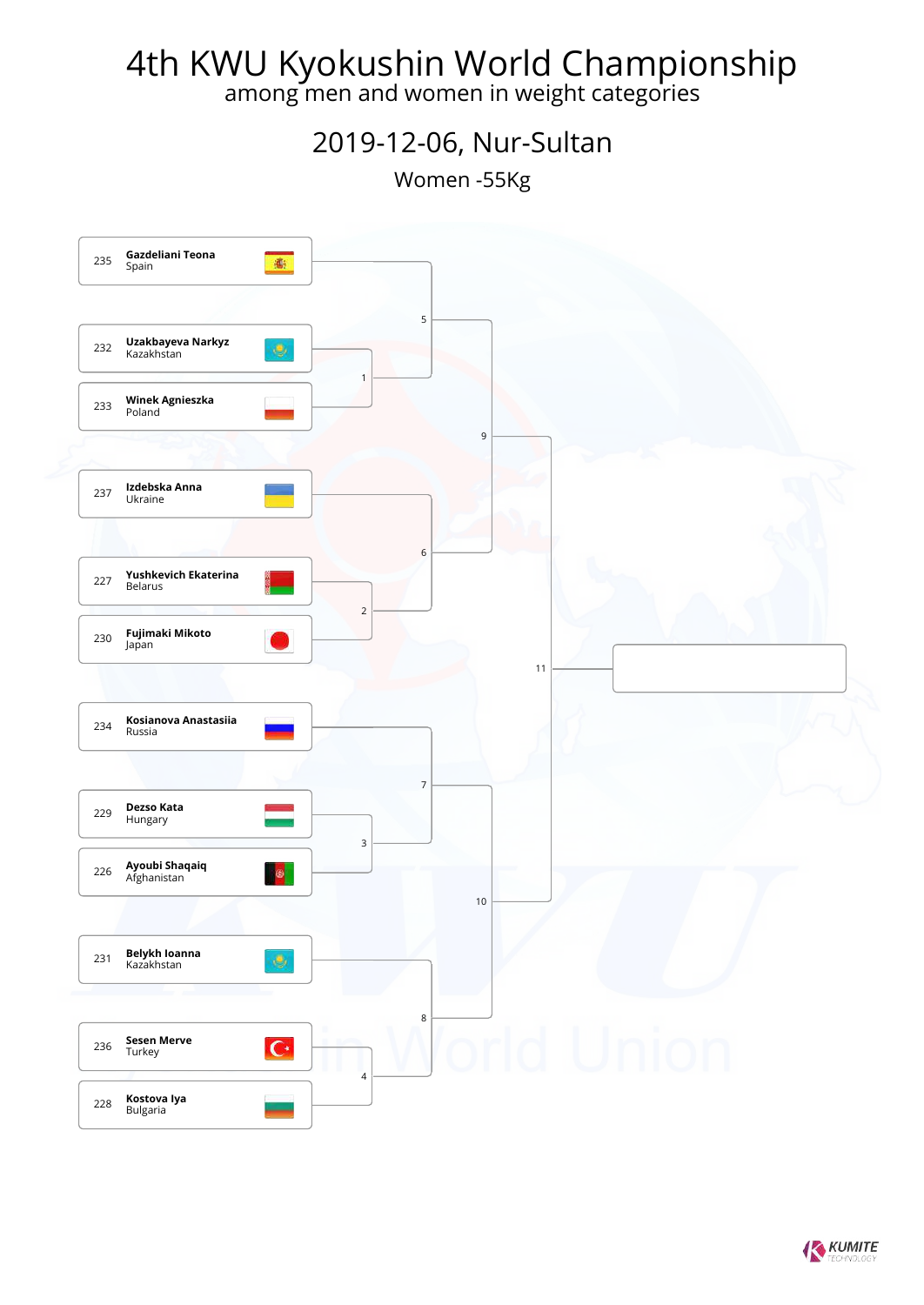among men and women in weight categories

#### 2019-12-06, Nur-Sultan

Women -60Kg



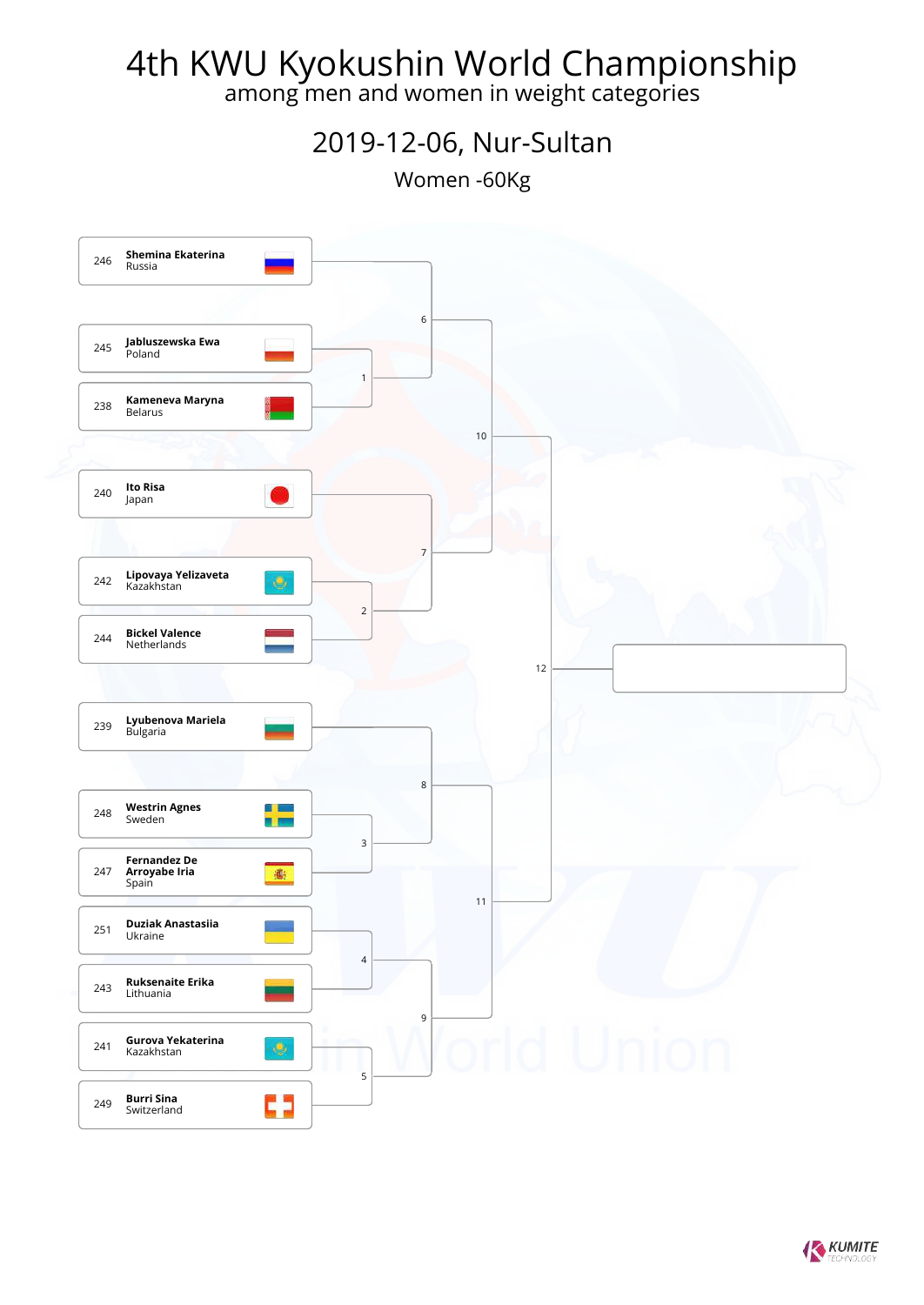among men and women in weight categories

#### 2019-12-06, Nur-Sultan

Women -65Kg



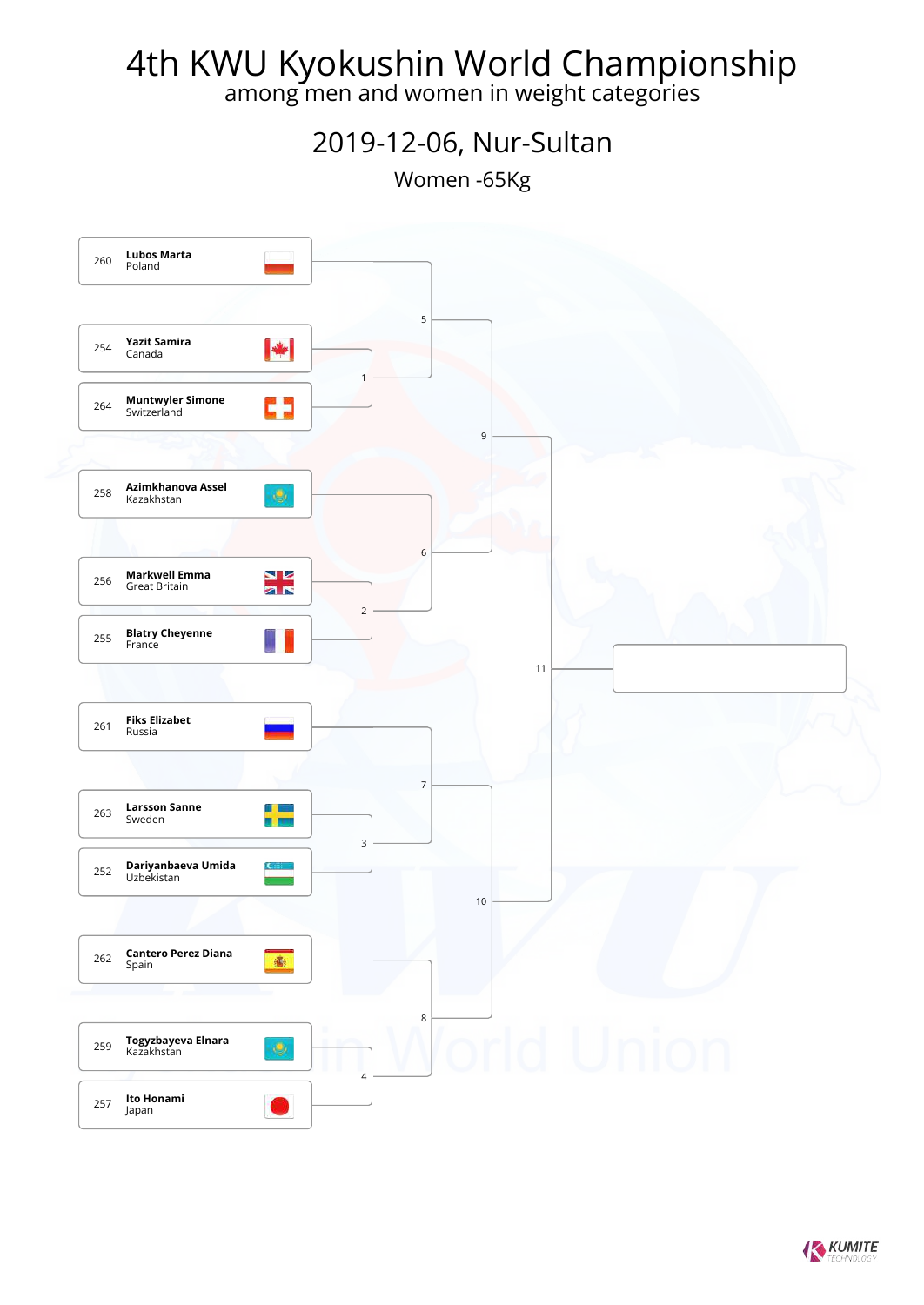among men and women in weight categories

#### 2019-12-06, Nur-Sultan

Women -70Kg



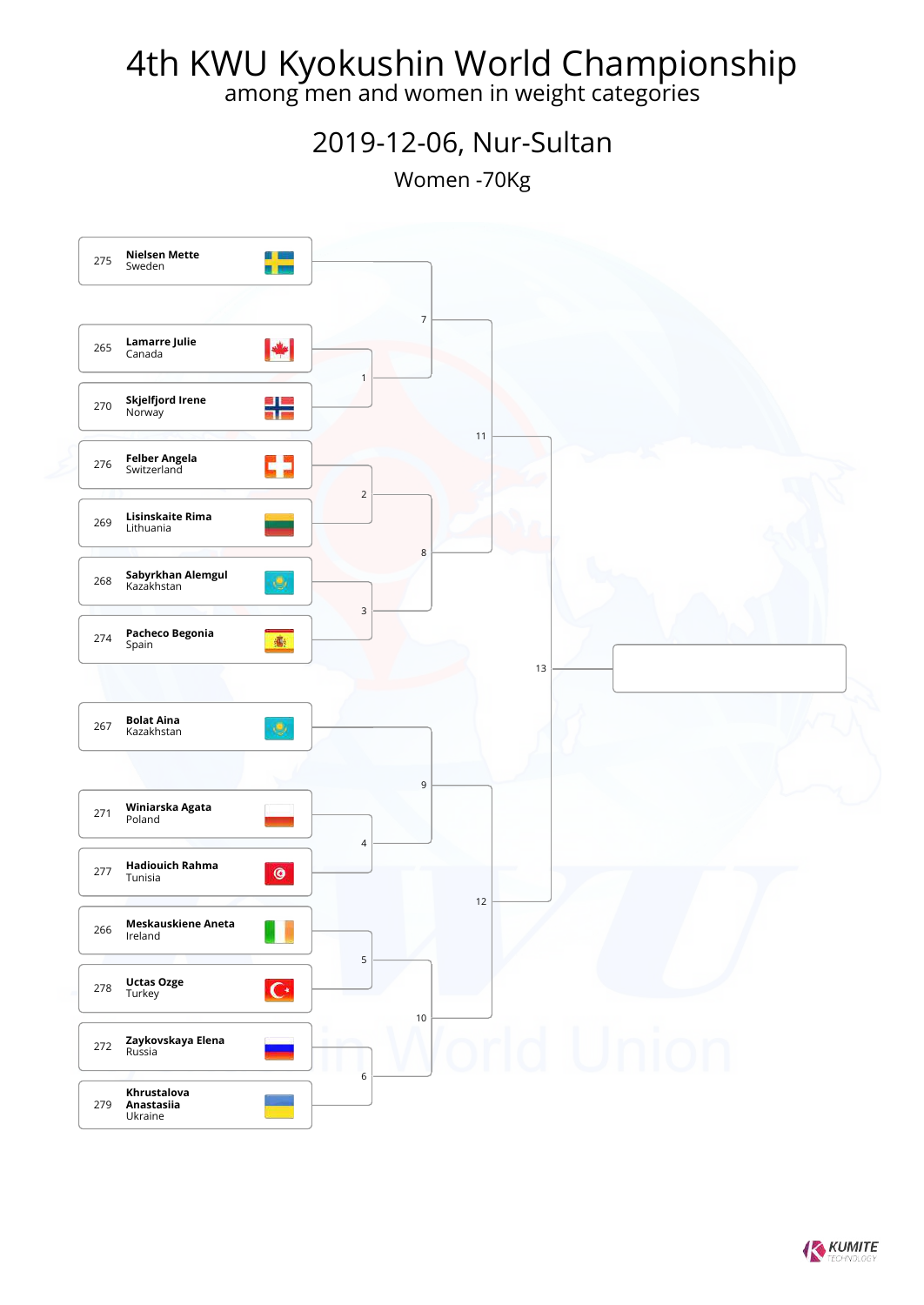among men and women in weight categories

#### 2019-12-06, Nur-Sultan

Women +70Kg



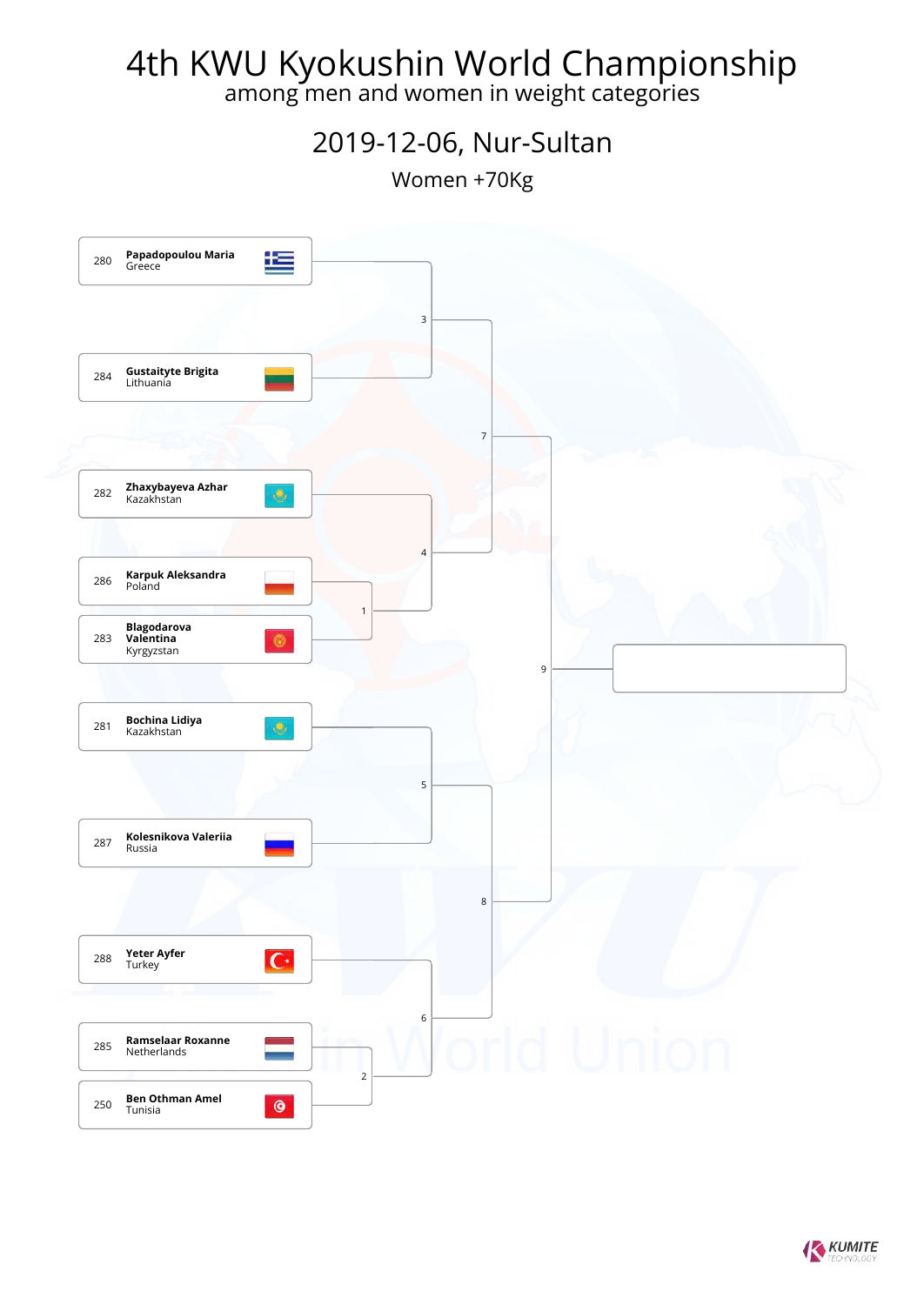among men and women in weight categories

2019-12-06, Nur-Sultan

Men -60Kg



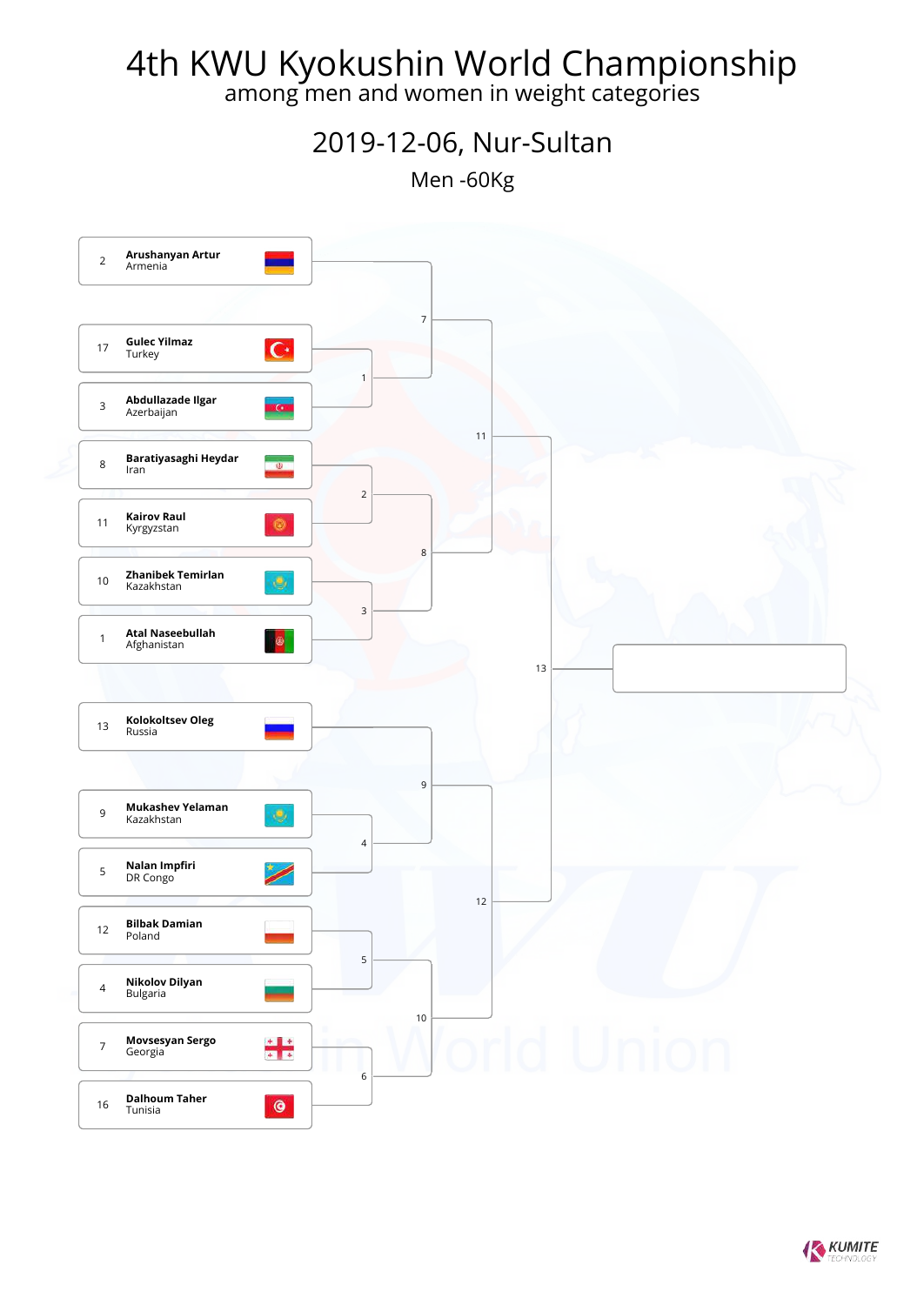among men and women in weight categories

2019-12-06, Nur-Sultan

Men -65Kg



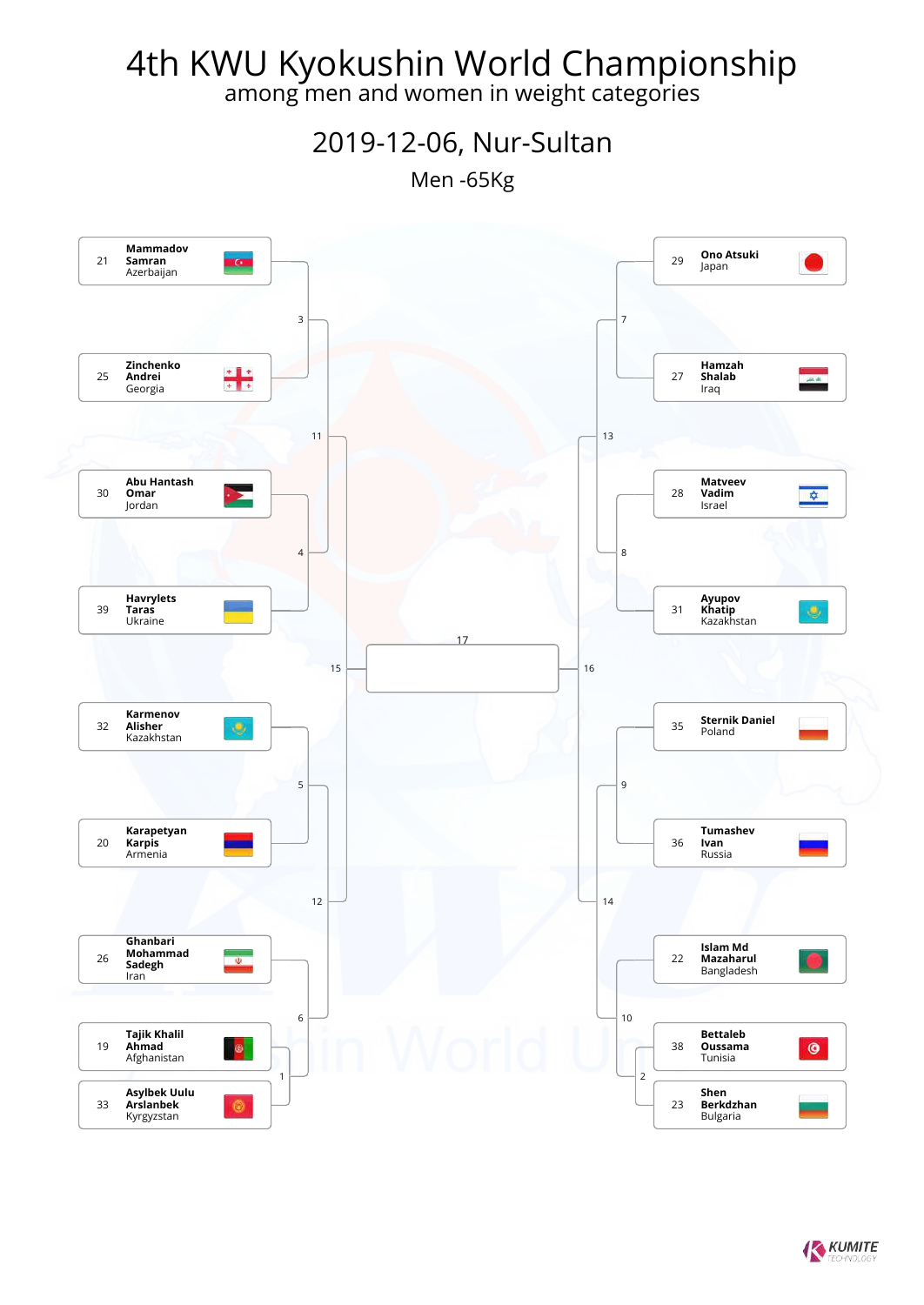among men and women in weight categories

2019-12-06, Nur-Sultan

Men -70Kg

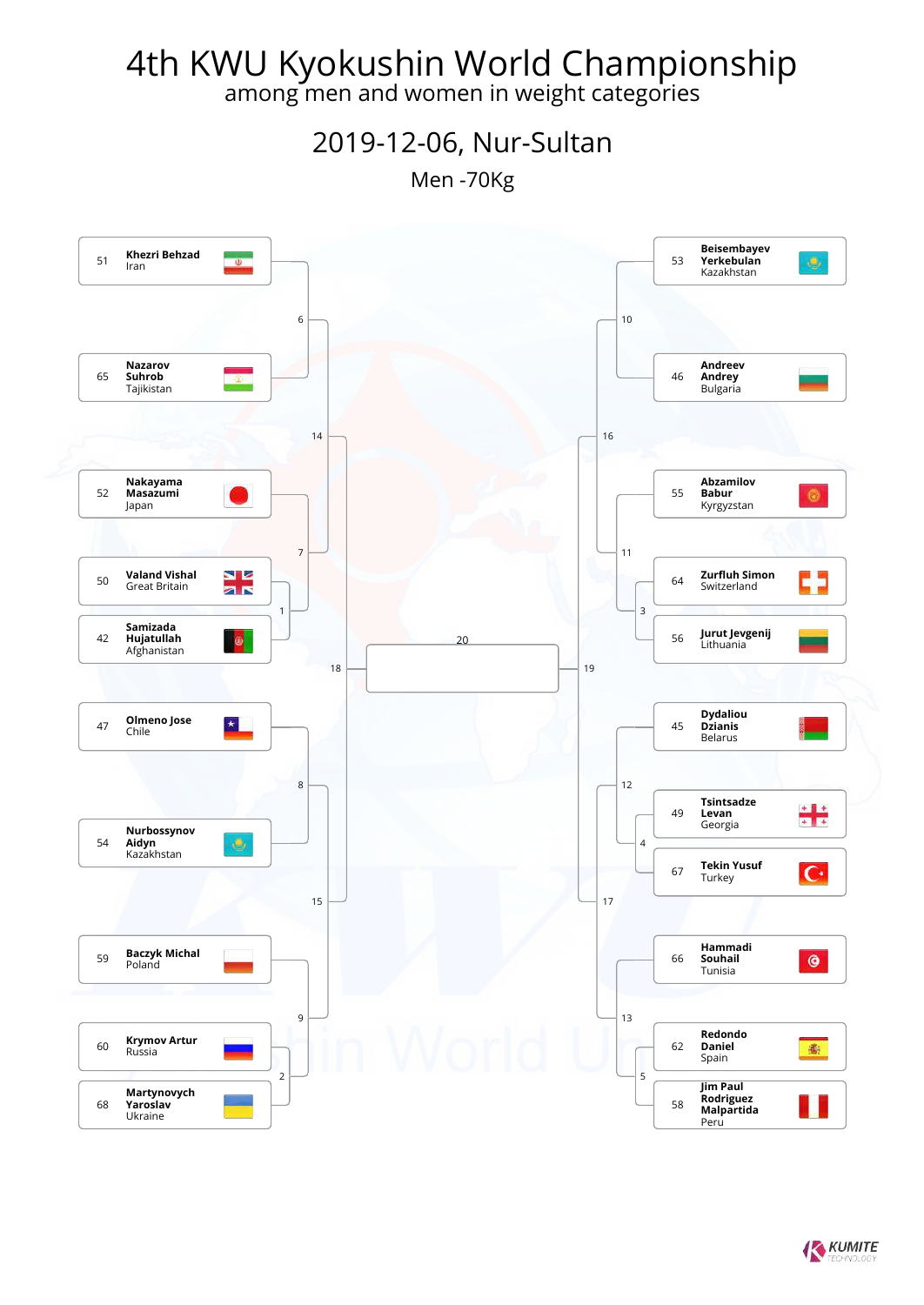among men and women in weight categories

2019-12-06, Nur-Sultan

Men -75Kg

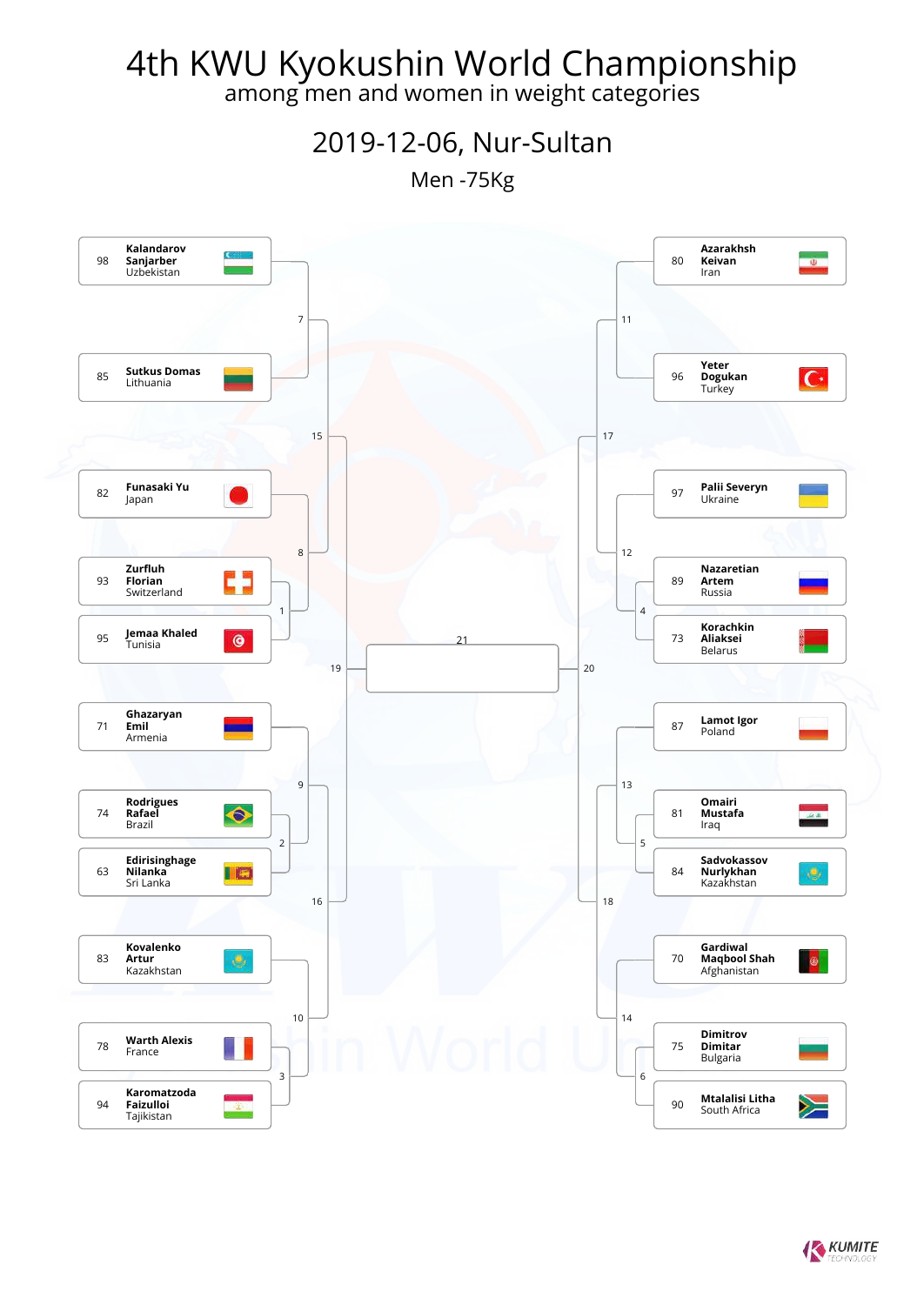among men and women in weight categories

2019-12-06, Nur-Sultan

Men -80Kg

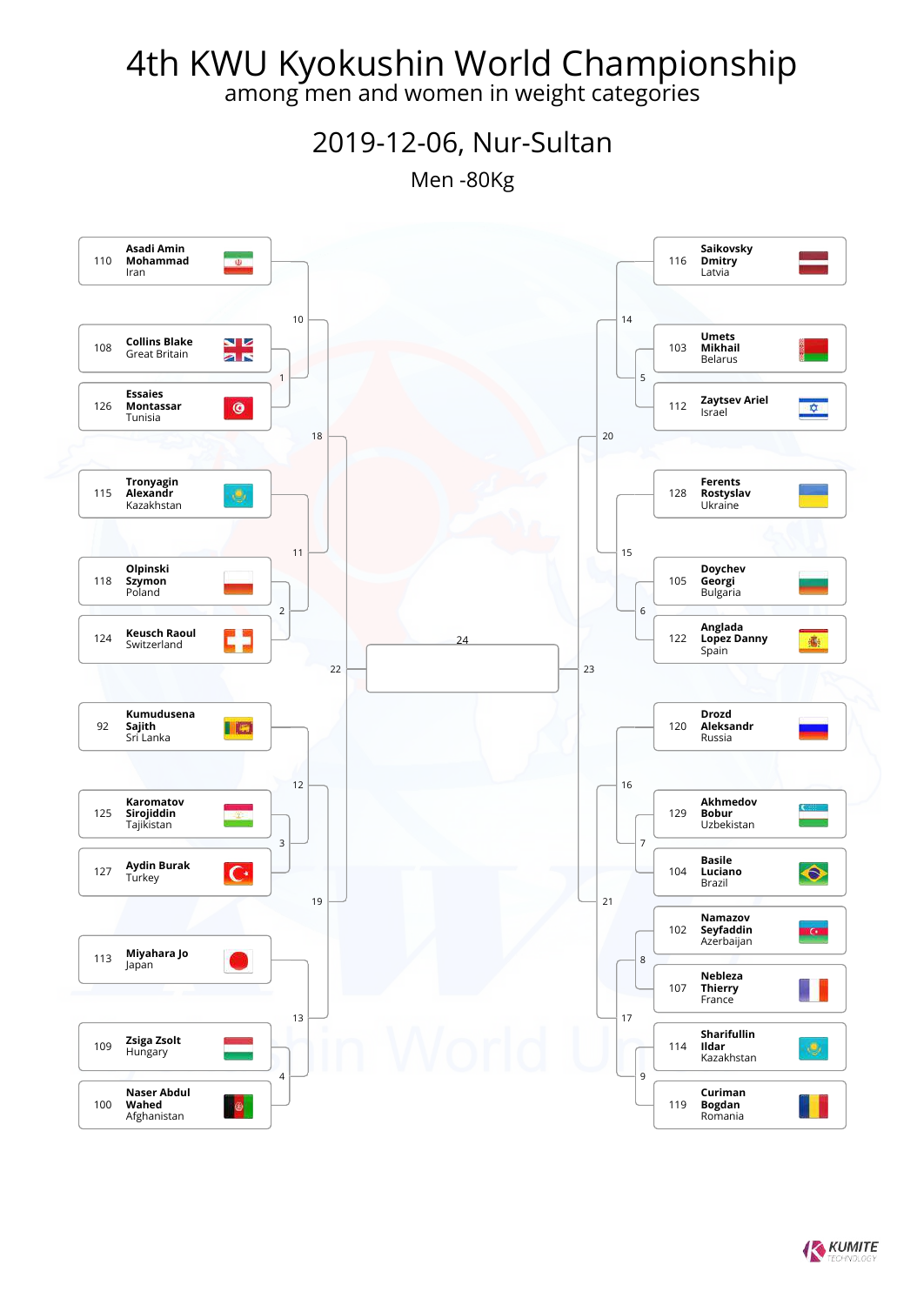among men and women in weight categories

2019-12-06, Nur-Sultan

Men -85Kg

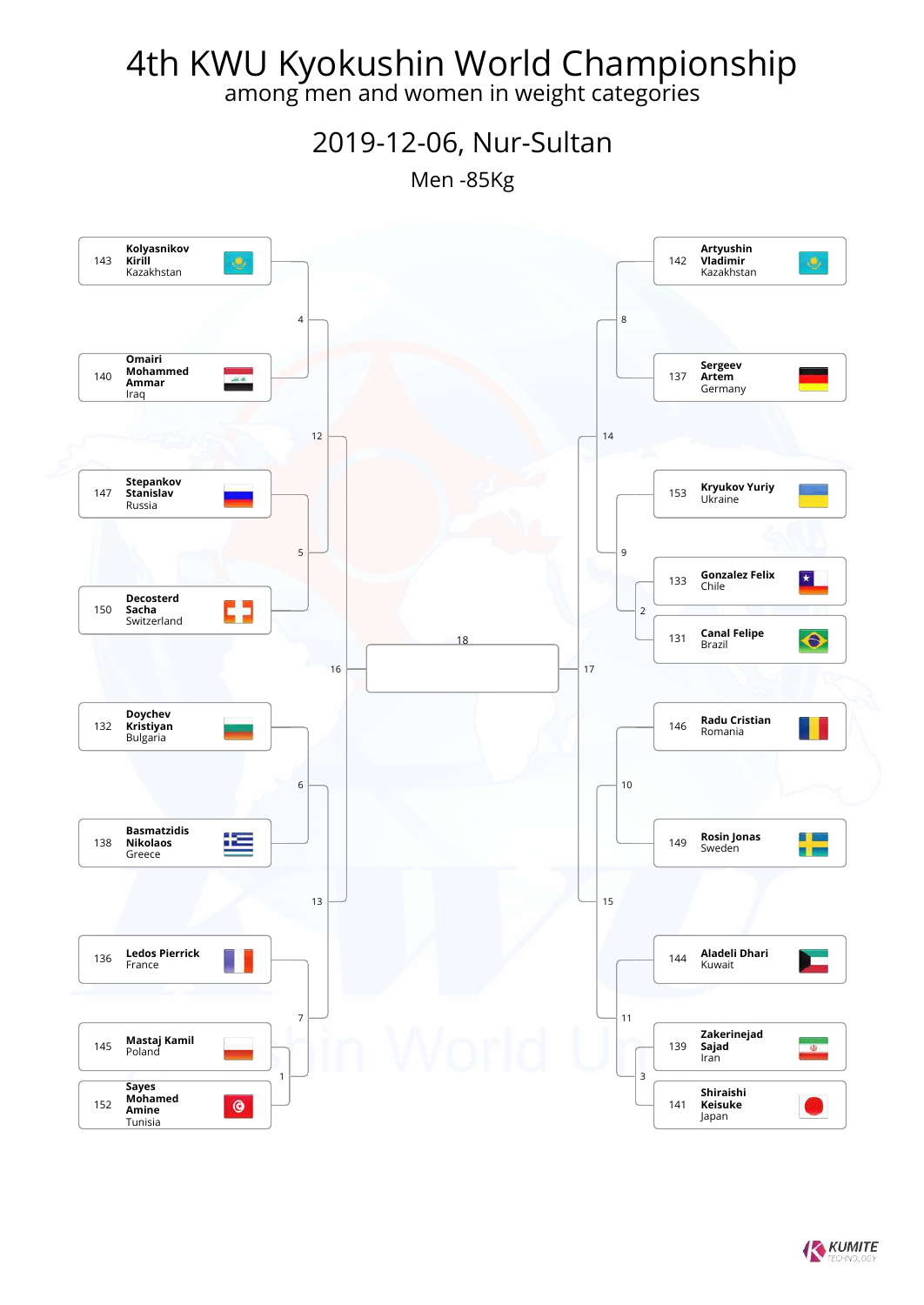among men and women in weight categories



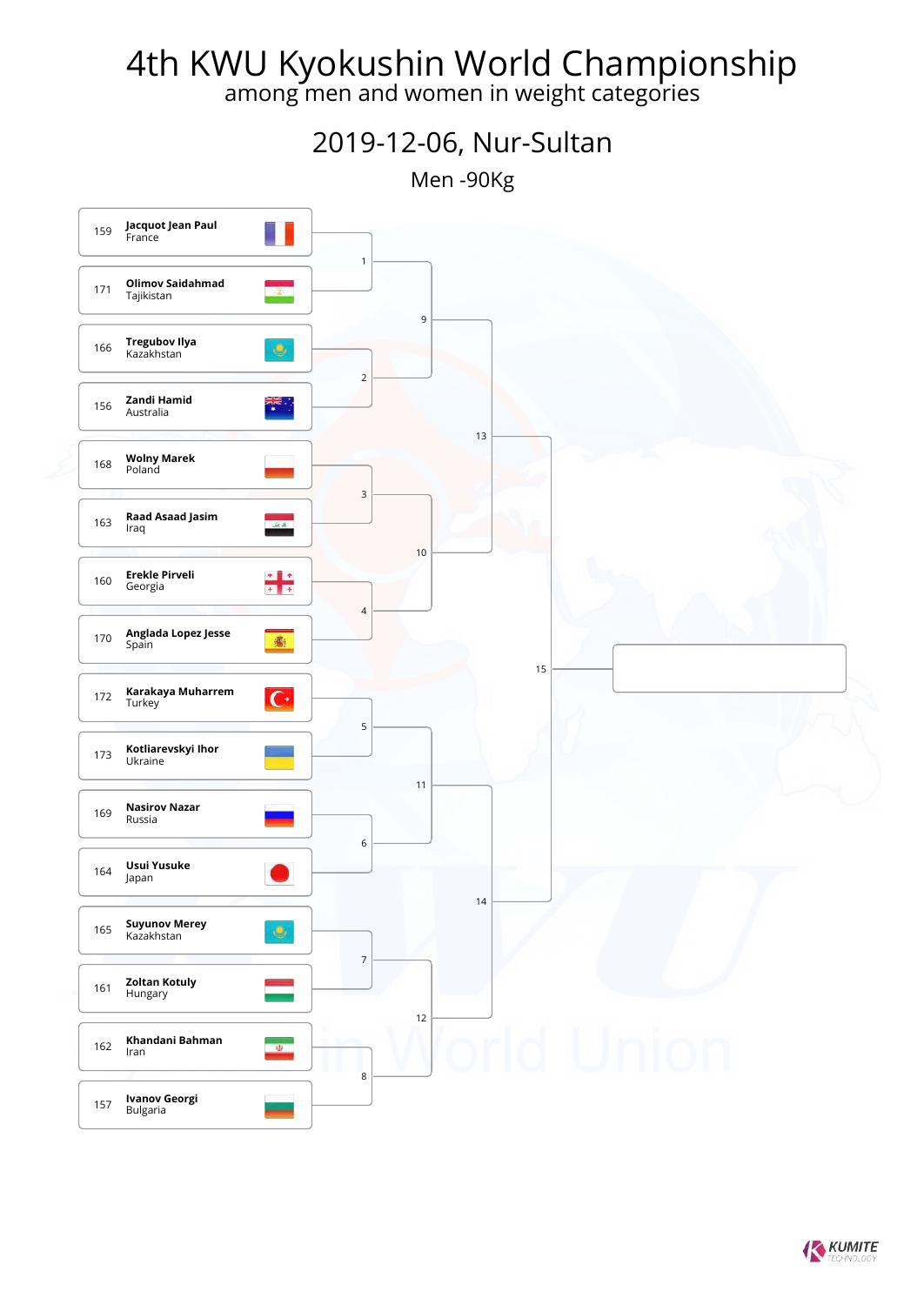among men and women in weight categories